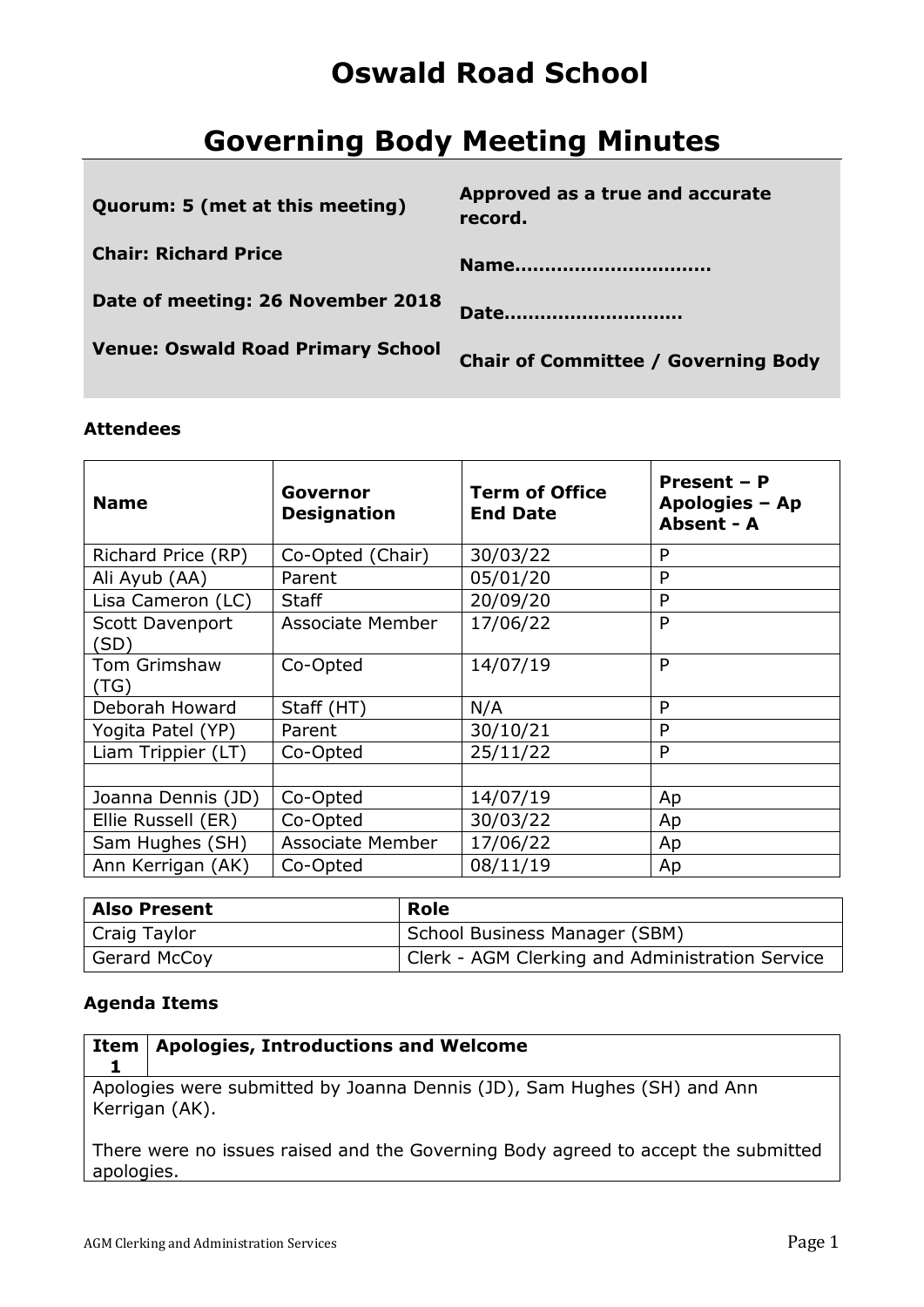The Chair confirmed that due to illness JD required a sabbatical from her Governing Body duties – this was considered and approved by Governors.

In the course of the discussions it was also appreciated that the responsibilities for Vice Chair and link Governor for safeguarding would need to be taken on by another Governor / Governors. In addition, the wider membership of the Governing Body was reviewed in relation to changes that took place at the end of the previous academic year and the commencement of the current academic year.

Governors considered that Liam Trippier (LT) held the appropriate skills necessary in the role of Vice Chair – it was proposed, seconded and agreed that LT was appointed as a Co-Opted member of the Governing Body with a standard four-year term of office. In addition, it was proposed and seconded that LT should be elected as Vice Chair. There were no further nominations and in the subsequent vote LT was elected as Vice Chair for the remainder of the current academic year.

In relation to the safeguarding link Governor role it was agreed that the position would be filled by Yogita Patel (YP).

Governors noted there was still a vacancy in relation to the Local Authority (LA) Governor role. It was appreciated the intention had been to complete a skills audit and then approach the LA to source an appropriate candidate. However, it was recognised that the school and Governing Body would prefer a candidate who was an elected member of Manchester City Council (MCC). The discussions highlighted two potential candidates – Eve Holt and the elected member for the Whalley Range ward. It was agreed that the Headteacher would make initial approaches to these individuals and then if unsuccessful the Clerk would approach MCC Governors Services to source a candidate.

Governors appreciated that Richard Fletcher had indicated his intention to resign and had recently moved out of the area. It was accepted that despite attempts to contact him there had been no response and therefore a further vacancy existed – a Co-Opted Governor.

It was determined that the remaining vacancy of Co-Opted Governor would be retained and considered going forward.

The Chair and Governors welcomed the newly appointed School Business Manager, Craig Taylor, to his first meeting. Each of the attendees introduced themselves.

| <b>Resolutions / Agreed Actions</b>                                                                  | Owner                    | <b>Date</b> |
|------------------------------------------------------------------------------------------------------|--------------------------|-------------|
| Agreed - accept submitted apologies.<br>$\bullet$                                                    | Governing<br><b>Body</b> |             |
| Approved - sabbatical for JD.<br>$\bullet$                                                           | Governing<br>Body        |             |
| Agreed – appoint LT as Co-Opted Governor with<br>$\bullet$<br>four-year term of office.              | Governing<br>Body        |             |
| Agreed – elect LT as Vice Chair with term of office to<br>$\bullet$<br>end of current academic year. | Governing<br>Body        |             |
|                                                                                                      |                          |             |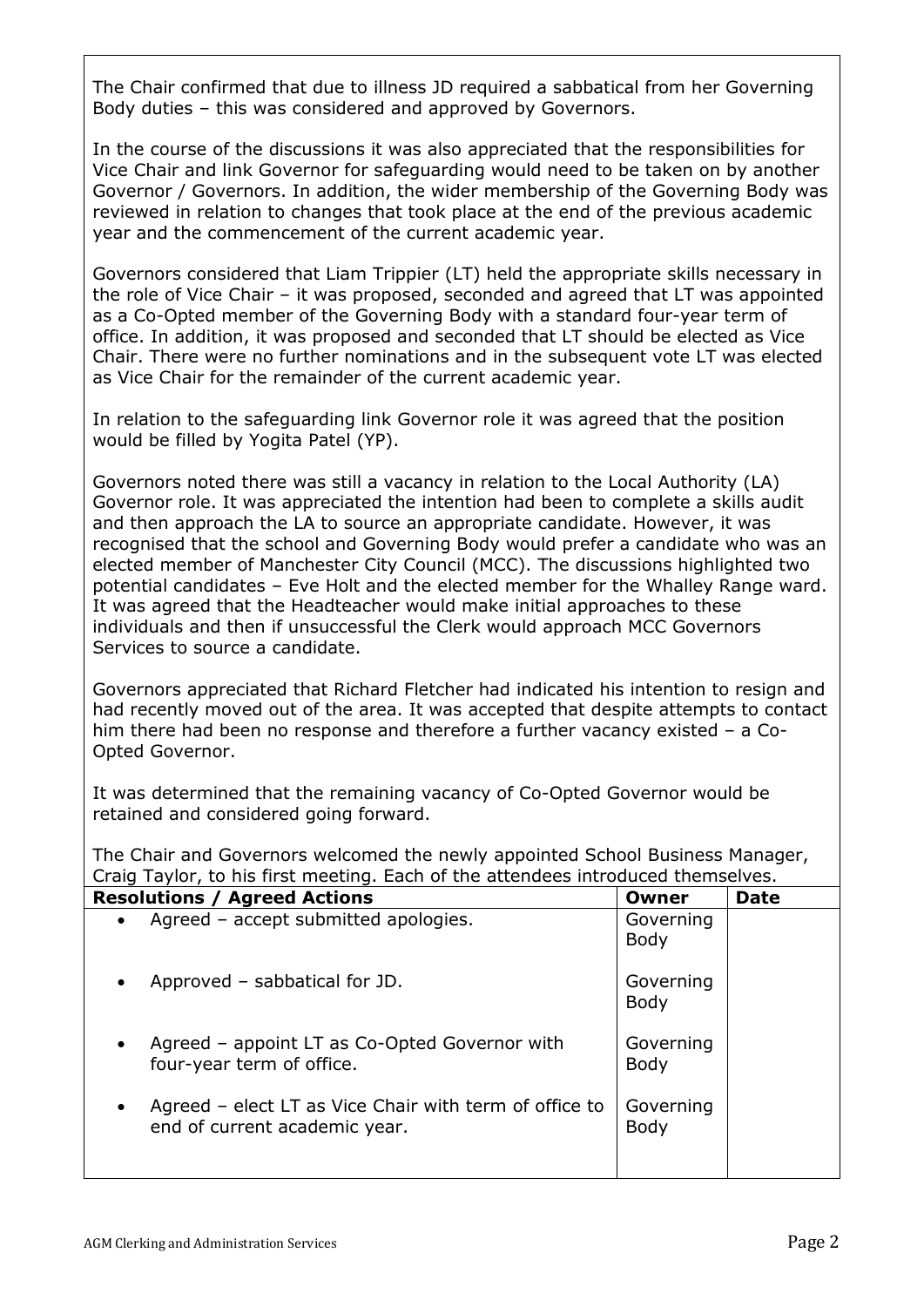| Agreed - YP appointed as safeguarding link<br>Governor.         | Governing<br>body |                  |
|-----------------------------------------------------------------|-------------------|------------------|
| Action - approach potential LA Governor candidates<br>as above. | HT.               | December<br>2018 |

| Item                                                                                                        | Declaration of Pecuniary Interests           |             |
|-------------------------------------------------------------------------------------------------------------|----------------------------------------------|-------------|
| There were no declarations of pecuniary interests in relation to any of the items on<br>the current agenda. |                                              |             |
|                                                                                                             | <b>Resolutions / Agreed Actions</b><br>Owner | <b>Date</b> |
|                                                                                                             |                                              |             |

#### **Item 3 Minutes of the Previous Meeting and Matters Arising (24.09.18).**

The Chair presented the minutes in relation to the previous meeting which had been circulated in advance. In the process of reviewing the document there were no amendments or corrections identified. The minutes were approved as a true record of the meeting and a signed copy of the document was retained on record.

Matters Arising.

Governors reviewed and considered the actions carried forward from the previous meeting and noted these had been addressed prior to the meeting or represented items for the current agenda.

Read KCSIE Part 1 – all Governors.

Governors noted that all Governors and Associate Members had read and understood Part 1 and Annex A of the statutory guidance Keeping Children Safe in Education (KCSIE). It was agreed that each Governor would forward an e-mail to the Clerk in confirmation – ensuring there was a 'written' record.

Additional safer recruitment training – ER Governors noted that Ellie Russel (ER) was not available to attend the meeting and therefore this matter would be deferred to the next scheduled meeting.

## Collated NGA skills audit – Clerk.

Governors noted and reviewed the collated data from the skills audit completed at the previous meeting. In the course of the discussions it was appreciated that the document demonstrated a range of skills across the Governing Body. However, a number of areas were highlighted as scoring quite 'low' especially in relation to 'estates management' and human resources (HR).

Q. How did the Governing Body propose to address these areas for improvement? A. The school / Governing Body has access to HR support through a contract with One Education; the contract had been 'tried and tested' on a number of occasions and proven effective. In addition, the school has a contract for permanent preventative maintenance and health and safety.

There were no additional matters arising to address that were not on the current agenda.

| <b>Resolutions / Agreed Actions</b>                                              | Owner | <b>Date</b> |
|----------------------------------------------------------------------------------|-------|-------------|
| • Agreed – minutes of previous meeting $(24.09.18)$ Governing<br>as true record. | Body  |             |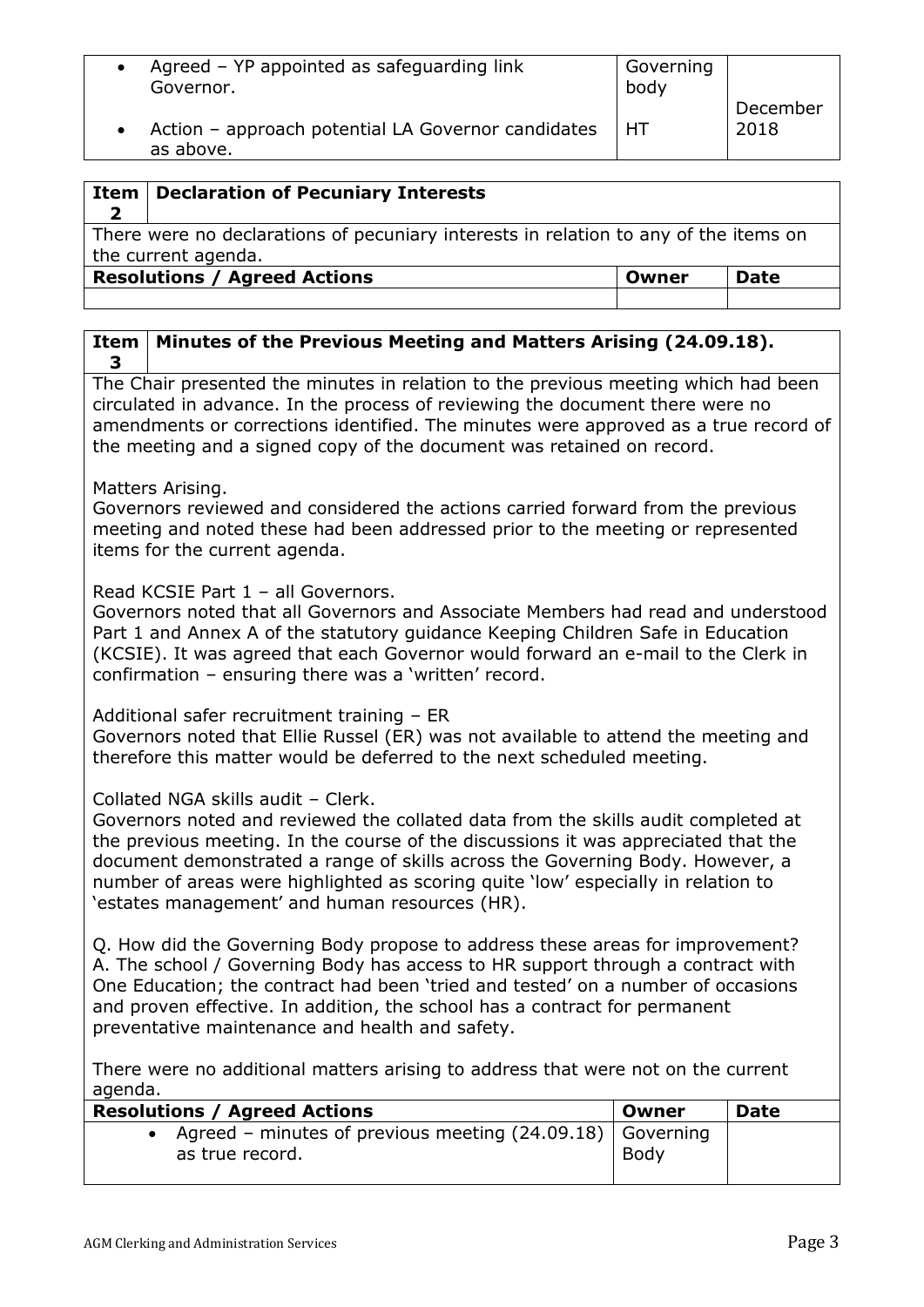|           | • Action – forward e-mail to Clerk confirming                                           | Each              |                 |
|-----------|-----------------------------------------------------------------------------------------|-------------------|-----------------|
|           | reading of part 1 KCSIE guidance.                                                       | Governor          |                 |
| $\bullet$ | Agreed - defer confirmation of safer recruitment<br>training to next scheduled meeting. | Governing<br>Body |                 |
| $\bullet$ | Action - schedule safer recruitment training.                                           | <b>ER</b>         | January<br>2019 |

#### **Item Headteacher's Report**

**4**

The Headteacher presented a written report that had been circulated prior to the meeting and the following matters were noted in discussion by Governors.

Governors noted and considered the context of the school especially in relation to the changes in pupil numbers and the targeted groups. It was recognised that the number of families designated as free school meals (FSM) was declining – so were the number of pupils designated as English as an additional language (EAL). In addition, the number of pupils in the special educational need and disability (SEND) cohort had increased.

Q. How did this relate to the national average (NA) for the different targeted groups? A. The number of FSM pupils was below the NA, so too for the SEND cohort. However, the number of EAL was above the NA, with the non-white British significantly above the NA.

The Headteacher highlighted that in the previous academic year although there were fewer SEND children compared to the NA there was a high percentage of these children with higher-level / complex SEND needs. In addition, the Acorn Geodemographic Category demonstrates that more of the school's families were in the top 50% of least deprived, compared to locally.

Q. Why were school meal numbers continuing to decline?

A. The issue was partially due to changes in the threshold for eligibility for FSM, but it was also the impact of the universal infant fee school meals (UIFSM) programme – families did not have to register and were reluctant to register when they no longer qualified for the UIFSM.

Staffing.

Governors reviewed and noted the staffing update including the allocation for staffing across the school.

Q. What was the position of teacher on her return from maternity leave? A. This individual would be allocated to boosting (additional teacher model) to maintain consistency by keeping the same teacher in the class and also provide cover for another member of staff expected to take maternity leave.

Q. How were the new catering arrangements working?

A. The situation was progressing well, although there was one HR issue to address with a member of staff when they return to work from sickness absence.

The Parent Governors also provided positive feedback from their children – although it was highlighted that children on the later lunch service often had a reduced choice.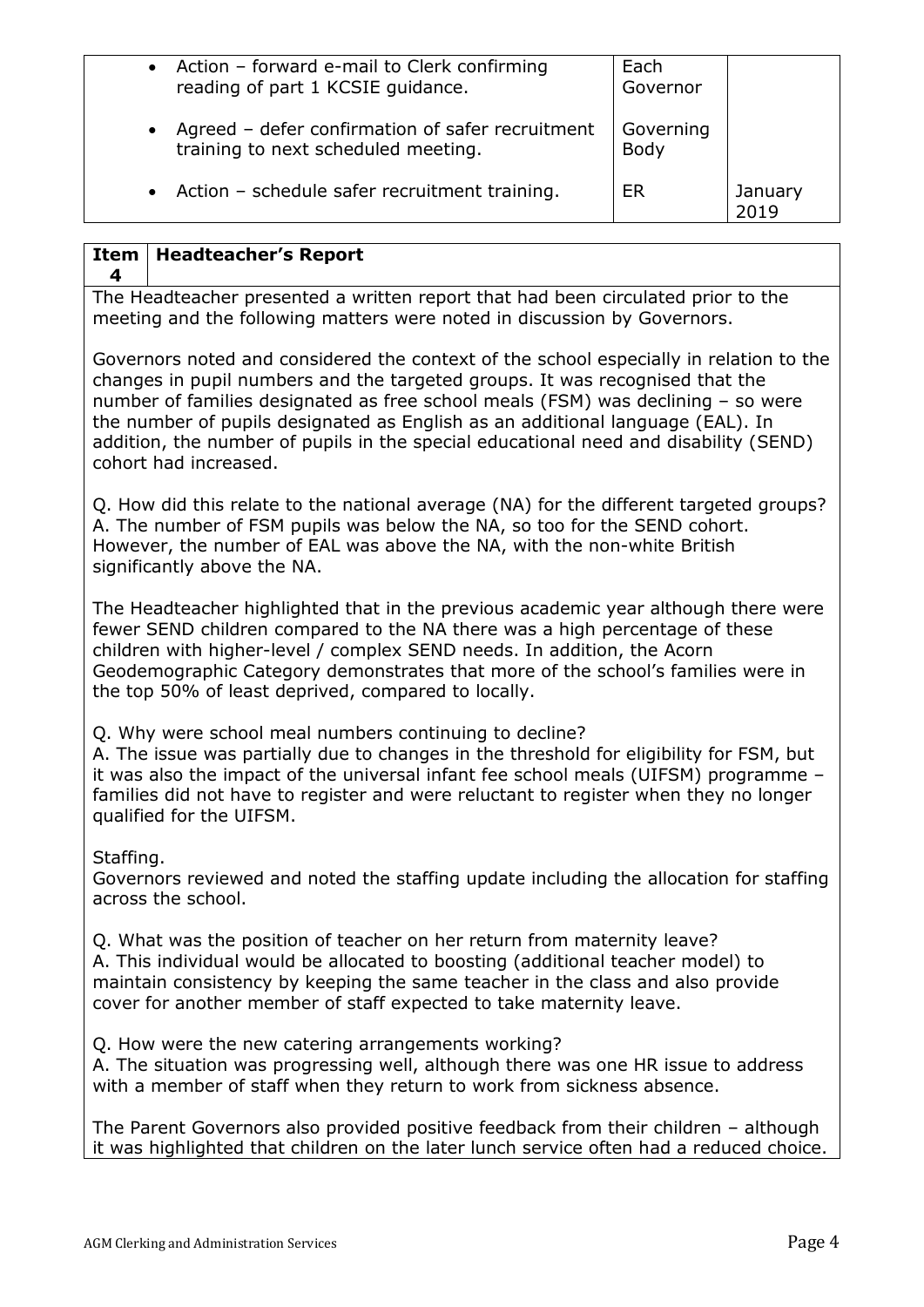However, it was appreciated there would be some initial 'teething troubles' as the new staff and procedures were established.

The Headteacher confirmed that the school was aware of the issue and wanted to ensure that all children received a good quality meal and were provided with their choice of food. In addition, the initial indications were that from an income perspective the operation was proving successful. The office was also working on rebranding the school's overall catering operation with consideration of expanding the service to provide school prepared packed lunches.

The Headteacher confirmed the lead cook was a strong individual who seemed capable.

Continuous Professional Development (CPD).

Governors noted the range of training activities in support of staff CPD – it was recognised the school was working to maintain staff skills.

Stakeholders.

Governors noted the positive feedback from stakeholders following a series of events scheduled during the first half of the Autumn Term – this included the parents' evening; Key Stage 1 (KS1) stay and learn activities; and the recent Ofsted inspection.

Q. What was the situation in relation to complaints raised?

A. There are no definitive trends in any of the concerns raised; one formal complaint was dealt by the Governing Body during the previous term and was fully resolved.

The Headteacher confirmed there was one complaint outstanding – this related to a local resident concerning activities on the Field of Os. The school has sought advice from MCC due to the complex nature of the arrangements for the use of the area.

Monitoring Activities.

The Headteacher confirmed that the school had reduced the level of monitoring activity marginally following the recent Ofsted inspection, but the extent of the monitoring was still considerable - weekly senior leadership team (SLT) drop-ins for class teachers and formal moderation of Year 2 and Year 6 writing. This reduction was for autumn 2 only.

Finance.

The Headteacher confirmed the school was continuing to focus on saving money whenever / where ever possible. The main issues were all addressed in the Resources Committee minutes – see Item 7 below. The weekly meetings with the SBM will continue with Craig Taylor and the school recognised there was a shortfall in the high-needs budget which would have a significant negative impact on the budget.

The SBM confirmed that the recent budget review had identified additional funds within the current budget which equated to £70,000; these funds would be allocated to areas of greatest need such as IT, Early Years (EY) and books. In the course of the discussions the SBM provided an overview of the preparations for the January 2019 Resources Committee meeting. It was appreciated the school was also carrying 25 pupil vacancies which represented an extra impact on the overall budget.

School Improvement Plan (SIP).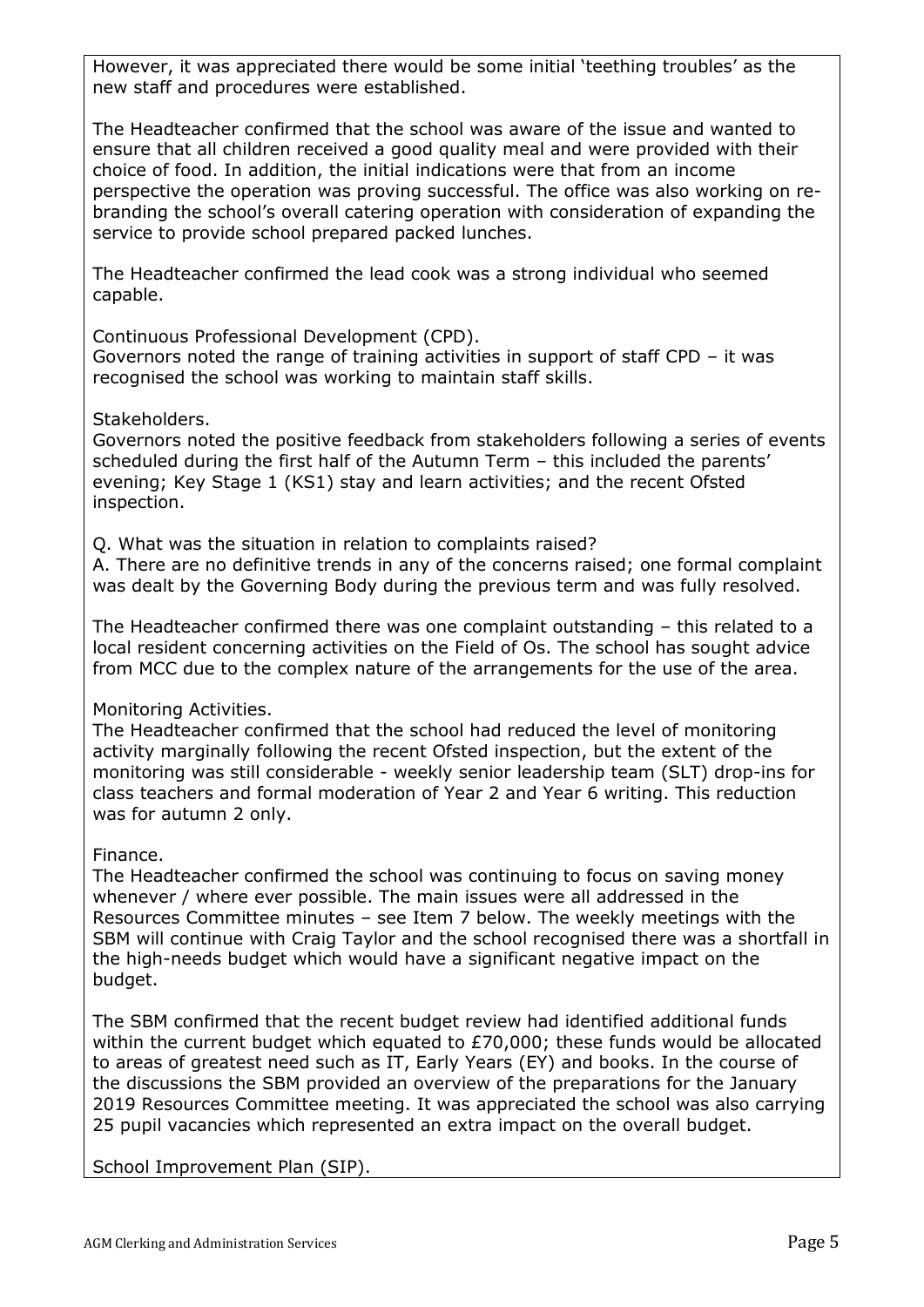The Headteacher presented the SIP in the traditional format used by the school – represented by the areas: Stay Safe, Fit for Learning, Achieving Success, Parental Links and Rights Respecting.

Governors noted the supporting documents had been circulated prior to the current meeting and had reviewed these documents. There were no issues raised in relation to the SIP and it was approved by the Governing Body.

Assessment information.

Governors noted the assessment information contained in the Headteacher's report – it was appreciated that the data reflected the contents of the Teaching and Learning (T&L) Committee minutes and report – see Item 7 below.

In relation to the predictions / targets for the current academic year, Governors considered the following:

Early Years Foundation Stage (EYFS) Good level of development (GLD) - 71% Phonics - 89%

KS1 – expected standard Reading - 79% Writing - 78% Maths - 83% Combined reading, writing and maths (RWM) – 72%

KS1 – greater depth Reading - 17% Writing - 14% Maths - 12%

KS2 – expected standard Reading - 85% Writing - 82% Maths - 84% Combined RWM – 79%

KS2 – greater depth Reading - 30% Writing - 28% Maths - 26%

Attendance.

Governors noted that the current attendance was 97.23% with good attendance in the targeted groups too. It was appreciated that the persistent absence (PA) was also reducing – down 2.1% compared to the previous academic year.

Q. What actions taken by the school have impacted and can the school ensure the improvements will be maintained / continue?

A. The school has improved monitoring procedures especially in relation to families causing concern and PA. In addition, the follow-up procedures have been more robust – the combination of both means that developing issue are addressed more promptly and effectively. DH had also been running attendance management meetings with some older children and their parents.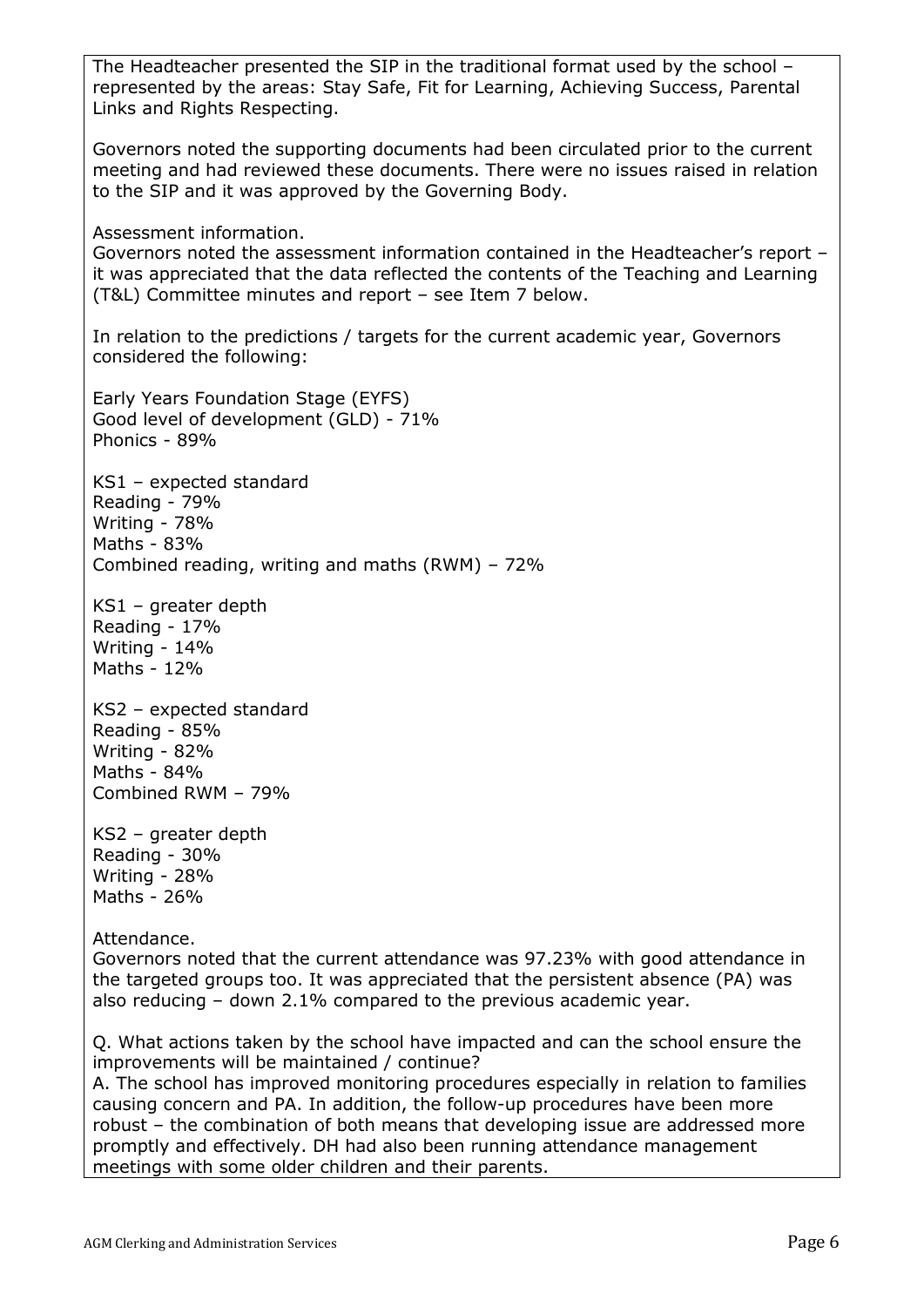Governors noted and commented positively on the level of attendance associated with the disadvantaged pupils' cohort.

Behaviour.

Governors considered the behaviour data and noted the reduced number of 'reflections' – down by 14 from the previous term. There was also a reduction in the number of parents' meetings required to address issues.

In addition, the Headteacher confirmed the school was also focused on addressing low-level behavioural issues. The school had established two behavioural leads for the school, each allocated to a different stage (KS1 and KS2) – across the school the workload was too great for one individual and the process allowed each of the individuals to focus on their strengths. The approach was part of the positive impact on behavioural issues / incidents.

Q. Had there been any fixed-term exclusions?

A. Two – both related to the same child.

Q. Had there been an improvement in the behaviour of the child concerned? A. This particular pupil was now on a part-time timetable with a high level of support from the school. In addition, the school has approached MCC to emphasise that a mainstream setting was not appropriate for a child with such complex / high-level needs. The school was seeking a placement for this pupil at Bridgelea pupil referral unit (PRU).

Appraisal Procedures Linked to School Improvement.

Governors noted the link with appraisal and school improvement applied across the school – SLT, teachers, teaching assistant (TA) staff, office staff and catering staff.

The Headteacher provided a summary of the process and it was appreciated that it linked directly to subsequent pay awards. It was also appreciated that the outcomes of the process were contained in the Pay Committee minutes / report – see Item 7 below.

Extra- Curricular Activities.

The Headteacher presented an outline of the activities provided by the school beyond the core subjects and standard curriculum. It was highlighted that there had been increased teacher involvement in these activities.

Governors noted and commented positively on the range and extent of the activities. It was appreciated that some of the activities were supported by Sports Premium Grant (SPG) funding.

Governors reviewed the expenditure and impact form the SPG funding for the 2017- 2018 academic year. It was recognised that the grant equated to  $£16,609$  and had led to: an increase in the number of pupils involved; an increase in vulnerable pupils involve; and positive pupil / staff / parent feedback.

In addition, Governors reviewed the 2018-2019 SPG funding allocation of £21,310 and the projected expenditure. It was appreciated the school planned to continue with the success associated with the 2017-2018 allocation, but with refinements – the appointment of a sports coach; developing greater depth following the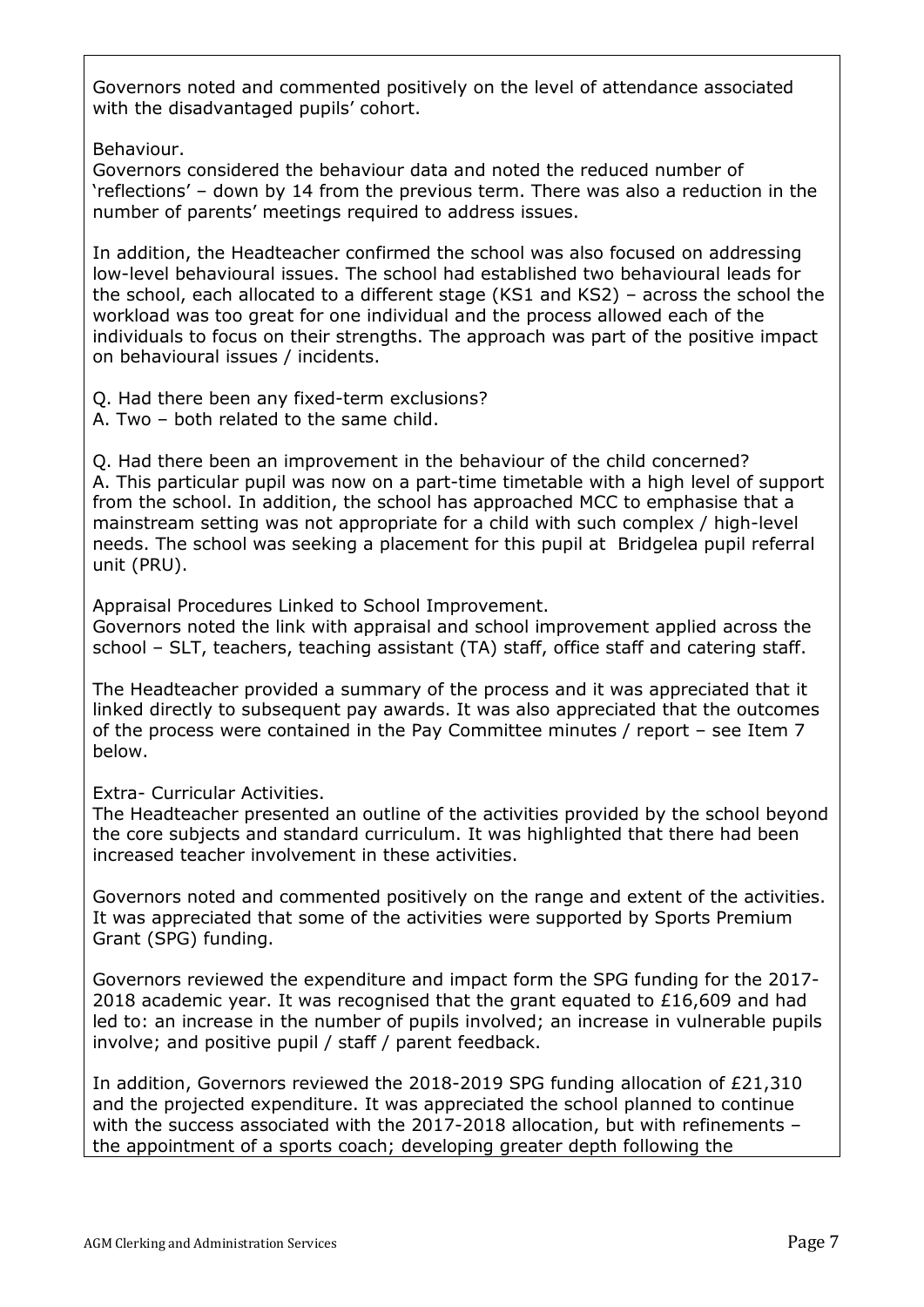| establishment of strong physical education (PE) teaching; and establishing a 'daily-<br>mile' routine to improve general fitness.                                                                                                                                      |                          |             |
|------------------------------------------------------------------------------------------------------------------------------------------------------------------------------------------------------------------------------------------------------------------------|--------------------------|-------------|
| There were no additional points raised or noted and the Governing Body approved<br>the 2017-2018 SPG funding summary and impact.                                                                                                                                       |                          |             |
| There were no additional points raised or noted in discussion and the Governing Body<br>approved the projected summary and expenditure associated with the 2018-2019<br>SPG funding.                                                                                   |                          |             |
| There were no additional points raised or noted in discussion and Governors agreed<br>to accept the Headteacher's report into the record of the meeting.                                                                                                               |                          |             |
| Ofsted Inspection Feedback Summary.<br>The Headteacher provided an outline of the Ofsted inspection process and the<br>feedback from the inspection team. It was appreciated that Governors, parents and<br>staff had received a copy of the formal report previously. |                          |             |
| Governors commented positively on the feedback from the Ofsted inspection team -<br>it was considered that the feedback reflected the hard work and dedication of the<br>Headteacher and all school staff in supporting the pupils.                                    |                          |             |
| The Headteacher confirmed that positive quotes from the Ofsted report were used as<br>part of the promotional tours and communications with prospective families when<br>viewing the school.                                                                           |                          |             |
| Tom Grimshaw (TG) highlighted that the outcomes from the 2017-2018 academic<br>year had been significant in the inspection process; the standards of teaching and<br>learning across the school too.                                                                   |                          |             |
| There were no additional points noted and Governors agreed to accept the Ofsted<br>feedback report into the record of the meeting.                                                                                                                                     |                          |             |
| <b>Resolutions / Agreed Actions</b>                                                                                                                                                                                                                                    | Owner                    | <b>Date</b> |
| Approved - 2018-2019 SIP.                                                                                                                                                                                                                                              | Governing<br><b>Body</b> |             |
| Approved - 2017-2018 SPG funding summary and<br>impact report.                                                                                                                                                                                                         | Governing<br><b>Body</b> |             |
| Approved - 2018-2019 SPG funding summary of<br>expenditure.                                                                                                                                                                                                            | Governing<br><b>Body</b> |             |
| Agreed - accept Headteacher's report into record of<br>meeting.                                                                                                                                                                                                        | Governing<br><b>Body</b> |             |
| Agreed - accept Ofsted feedback report into record<br>of meeting.                                                                                                                                                                                                      | Governing<br>Body        |             |
| <b>Item   Rebaviour and Safety of Punils / Safeguarding</b>                                                                                                                                                                                                            |                          |             |

**5**

**Item Behaviour and Safety of Pupils / Safeguarding**

Lisa Cameron (LC) presented a report in relation to the behaviour and safety of pupils / safeguarding based on a series of briefing documents circulated prior to the meeting.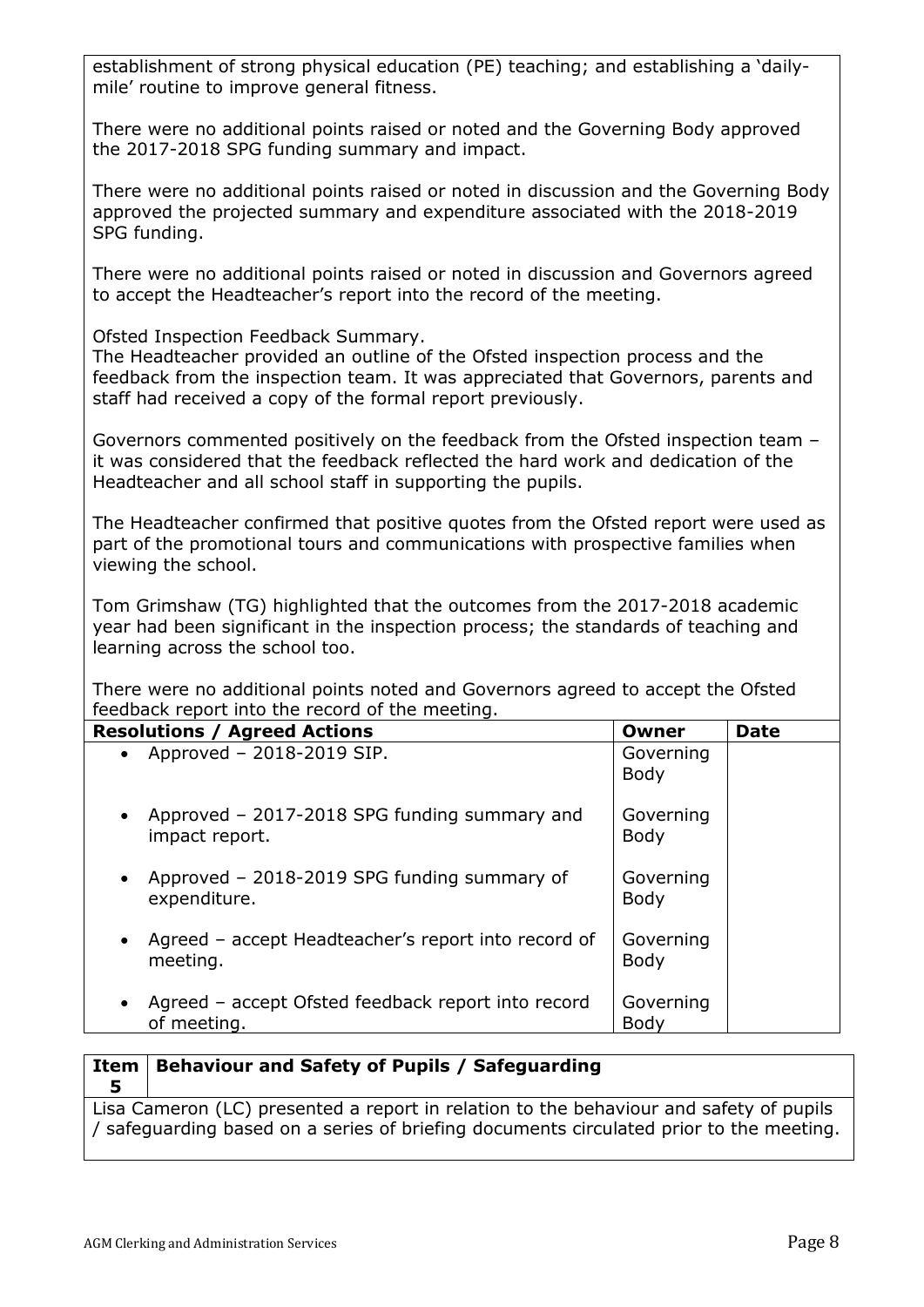Governors noted the overview of the work provided by the pastoral team and the impact on pupils. It was recognised there had been no direct safeguarding incidents reported, but there was a wide range of issues being addressed. The school had four children receiving counselling; five pupils supported through play-therapy; five families (which equated to eight children) were on child protection plans; and two families (which equated to three children) were at 'child in need'. In addition, the school had completed one education health care plan (EHCP).

Q. What was the main issue for the majority of the children being supported? A. Low self-esteem and friendship issues.

Governors noted the anonymised case studies provided to demonstrate the extent of the provision / support required. In addition, Governors recognised the positive outcomes and the good feedback from the Ofsted inspection team in relation to the standard of pastoral support / care across the school.

LC confirmed the school had been supported by the National Society for the prevention of Cruelty to Children (NSPCC) – the NSPCC had provided support to the year 5 and Year 6 cohorts with a focus on staying safe. It was appreciated that the formal feedback from the NSPCC was yet to be received, but the initial feedback was very good.

Q. The pupils have completed a safeguarding questionnaire?

A. Yes – the full analysis has yet to be completed but the outcomes were positive.

Q. Were there any areas of concern from the staff questionnaires?

A. The entrance / reception area of the school was the main concern; this was linked to parents accessing classrooms and the co-ordination with after-school clubs when children had finished.

Q. The issue of after-school clubs was addressed previously?

A. Yes, but it represented an ongoing piece of work to ensure the after-school clubs maintained the high standards required by the school.

Governors considered and discussed how procedures and access could be adjusted to improve the safeguarding of pupils. It was appreciated the issue represented a challenge to manage the expectations of parents while improving the safeguarding of children. Governors noted the issue would have to be communicated effectively to parents.

The Headteacher confirmed the school would explore options that would improve safeguarding for pupils and staff. Options will be brought to the Governing Body and communicated effectively with parents.

Governors appreciated that additional aspects of the behaviour and safeguarding report had been raised as part of the Headteacher's report above - see Item 4.

There were no additional points raised or noted in discussion and Governors agreed to accept the revised / updated KCSIE statutory guidance into the record of the meeting.

| <b>Resolutions / Agreed Actions</b>              | Owner     | <b>Date</b> |
|--------------------------------------------------|-----------|-------------|
| Agreed – accept behaviour and safety of pupils / | Governing |             |
| safeguarding report into record of meeting.      | Body      |             |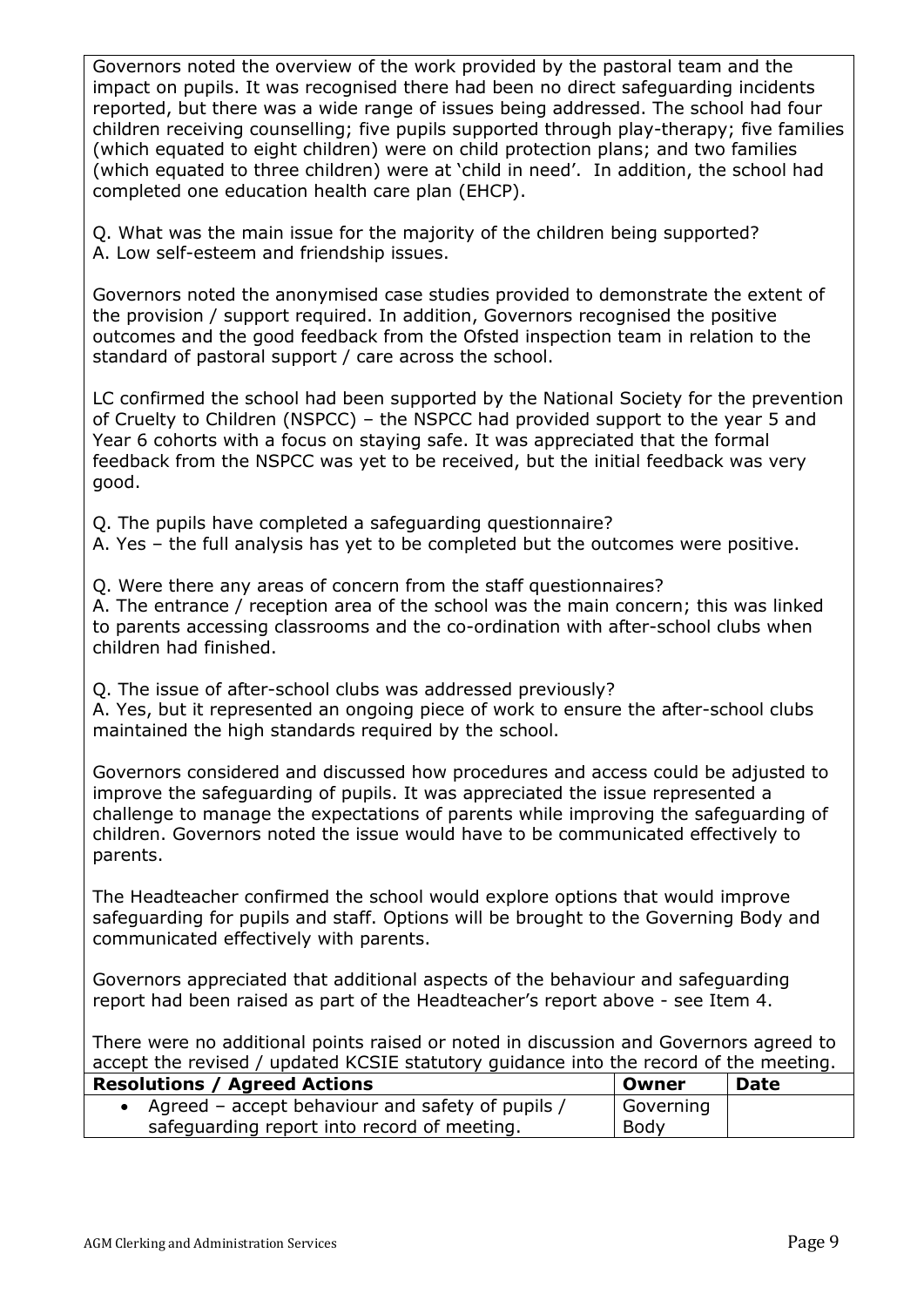| Policies and Documents for Review and Approval / Ratification<br>Item<br>6                                                                                                                                                       |                          |             |
|----------------------------------------------------------------------------------------------------------------------------------------------------------------------------------------------------------------------------------|--------------------------|-------------|
| The Headteacher presented a series of policies and documents that had been<br>circulated prior to the meeting; these documents were considered by Governors for<br>approval.                                                     |                          |             |
| SEND Policy.<br>Governors reviewed and considered the document plus a possible addition to the<br>standard policy which would provide the school with additional scope when managing<br>admissions for pupils with higher needs. |                          |             |
| The discussion in relation to the rationale for the addition to the policy was recorded<br>as a confidential and separate document - Confidential Appendix A.                                                                    |                          |             |
| Governors approved the proposed SEND Policy - without any additional paragraph.                                                                                                                                                  |                          |             |
| Equality Policy.<br>Governors reviewed and noted the proposed Equality Policy.                                                                                                                                                   |                          |             |
| There were no issues raised in relation to the document and it was approved by the<br>Governing Body.                                                                                                                            |                          |             |
| Parental Conduct Policy.<br>Governors reviewed and noted the proposed Parental Conduct Policy.                                                                                                                                   |                          |             |
| There were no issues raised in relation to the document and it was approved by the<br>Governing Body.                                                                                                                            |                          |             |
| Safeguarding (transfer of information) Policy<br>Governors reviewed and noted the proposed Safeguarding (transfer of information)<br>Policy.                                                                                     |                          |             |
| There were no issues raised in relation to the document and it was approved by the<br>Governing Body.                                                                                                                            |                          |             |
| School Attendance Policy.<br>Governors reviewed and noted the proposed School Attendance Policy.                                                                                                                                 |                          |             |
| There were no issues raised in relation to the document and it was approved by the<br>Governing Body.                                                                                                                            |                          |             |
| <b>Resolutions / Agreed Actions</b>                                                                                                                                                                                              | <b>Owner</b>             | <b>Date</b> |
| Approved - SEND Policy, without additional<br>paragraph.                                                                                                                                                                         | Governing<br>Body        |             |
| Approved - Equality Policy.                                                                                                                                                                                                      | Governing<br><b>Body</b> |             |
| Approved - Parental Conduct Policy.                                                                                                                                                                                              | Governing<br>Body        |             |
| Agreed – Safeguarding (transfer of information)<br>Policy.                                                                                                                                                                       | Governing<br>Body        |             |
| Approved - School Attendance Policy.                                                                                                                                                                                             |                          |             |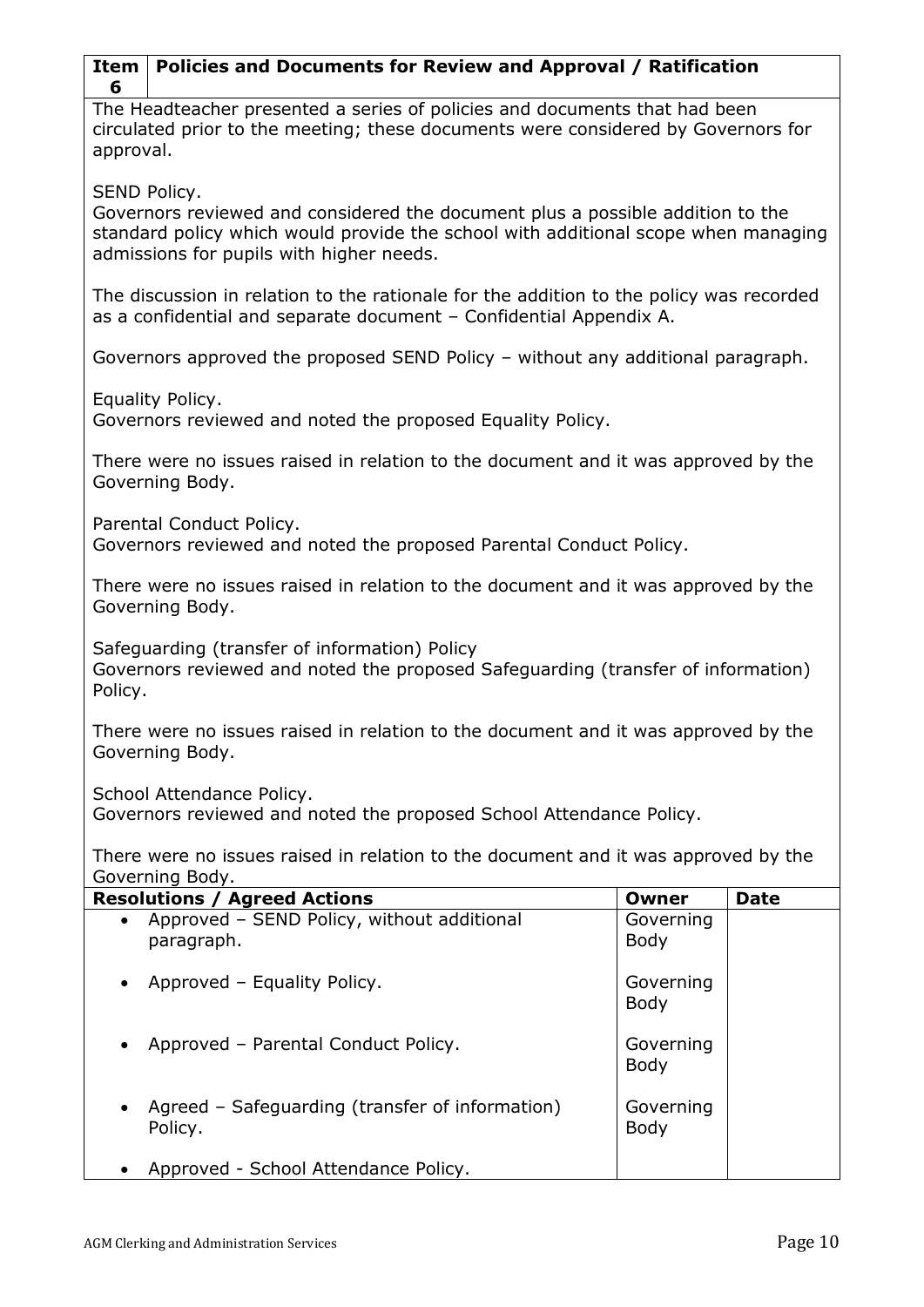| -<br>ັ<br>$\overline{\phantom{a}}$ |  |
|------------------------------------|--|
|                                    |  |

| <b>Committee Reports</b><br>Item<br>7                                                                                                                                                                                                                                                                                                                                                       |  |  |  |  |
|---------------------------------------------------------------------------------------------------------------------------------------------------------------------------------------------------------------------------------------------------------------------------------------------------------------------------------------------------------------------------------------------|--|--|--|--|
| Pay Committee $-15.10.18$<br>The Chair presented the minutes and report associated with the recent meeting of<br>the Pay Committee (15.10.180. The document had been circulated prior to the<br>meeting and the following points were noted in discussion.                                                                                                                                  |  |  |  |  |
| Governors reviewed the decisions related to the teachers' pay awards and recognised<br>that the process was consistent with the Pay Policy. It was also recognised that the<br>pay awards reflected the feedback from the Ofsted inspection team.                                                                                                                                           |  |  |  |  |
| Governors were unanimous in determining the staff pay awards represented good<br>value for money in consideration of pupils' outcomes.                                                                                                                                                                                                                                                      |  |  |  |  |
| There were no additional issues raised or noted and the Governing body ratified the<br>pay awards approved by the Pay Committee.                                                                                                                                                                                                                                                            |  |  |  |  |
| There were no additional points raised or noted in discussion and Governors agreed<br>to accept the Pay Committee minutes into the record of the meeting.                                                                                                                                                                                                                                   |  |  |  |  |
| Resources Committee - 15.10.18<br>Ali Ayub (AA), Chair of the Resources Committee, presented the report and minutes<br>associated with the recent meeting $-5.10.18$ . It was noted the minutes had been<br>circulated to Governor prior to the meeting and the following points were noted in<br>discussion.                                                                               |  |  |  |  |
| Governors noted the Committee had reviewed the current position of the school<br>budget including proposed budget changes, the cash flow forecast an outline of the<br>budget. In addition, it was recognised that the Committee had continued to monitor<br>major cost areas - this included the development of the teaching and learning<br>responsibility (TLR) roles across the school. |  |  |  |  |
| AA confirmed the Committee had reviewed and approved the updated Pupil Premium<br>Grant (PPG) statement - which had also been presented at the previous Governing<br>Body meeting prior to the Ofsted inspection.                                                                                                                                                                           |  |  |  |  |
| In addition, the Committee had considered the health and safety audits report for the<br>school and the work by the school to raise awareness of health and safety through<br>the phase leaders.                                                                                                                                                                                            |  |  |  |  |
| There were no additional points raised or noted in discussion and the Governing Body<br>agreed to accept the resources Committee minutes into the record of the meeting.                                                                                                                                                                                                                    |  |  |  |  |
| Teaching and Learning (T&L) Committee - 05.11.18<br>Liam Trippier (LT), Chair of the T&L Committee presented the report and minutes<br>associated with the recent meeting of the Committee. It was noted the minutes had<br>been circulated prior to the meeting and the following points were noted in<br>discussion.                                                                      |  |  |  |  |
|                                                                                                                                                                                                                                                                                                                                                                                             |  |  |  |  |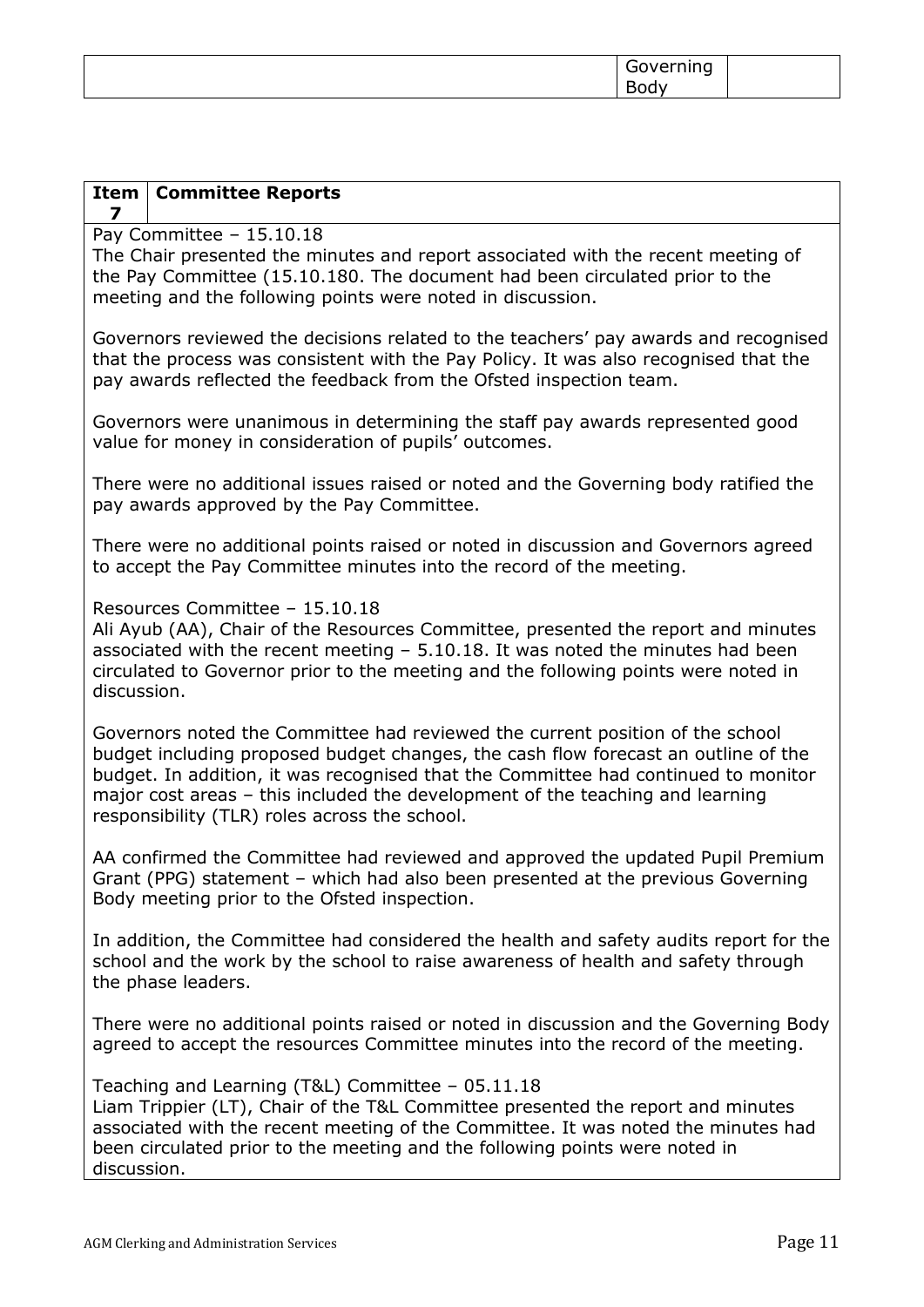LT confirmed the Committee had rigorously reviewed the data and outcomes for EYFS, KS1 and KS2. It was noted the process was aligned with he key priorities established as part of the Quality Assurance (QA) professional's visits. The data corresponded with that shared in the Headteacher's report – see Item 4 above.

Governors appreciated that the Committee had considered the predictions / targets for the end of the 2018-2019 academic year. It was noted these were aspirational targets especially considering the impact of the SEND cohort across the school and the Committee had appreciated the challenge for the school in supporting the complex SEND needs with the limitations of the budget.

Governors noted the ongoing learning walks / visits by link Governors.

There were no additional points raised or noted in discussion and the Governing Body agreed to accept the T&L report and minutes into the record of the meeting.

| <b>Resolutions / Agreed Actions</b>                                                      | Owner                    | <b>Date</b> |
|------------------------------------------------------------------------------------------|--------------------------|-------------|
| • Ratified - pay awards approved by Pay Committee.                                       | Governing<br><b>Body</b> |             |
| Agreed - accept Pay Committee minutes into record<br>$\bullet$<br>of meeting.            | Governing<br><b>Body</b> |             |
| Agreed – accept Resources Committee minutes into<br>$\bullet$<br>record of meeting.      | Governing<br><b>Body</b> |             |
| Agreed - accept T&L Committee minutes and report<br>$\bullet$<br>into record of meeting. | Governing<br>Body        |             |

#### **Item 8 Period 6 Budget Monitoring Report** Governors noted that the final documentation for the Period 6 budget monitoring report was not yet available and the matter would be deferred to the next scheduled meeting. **Resolutions / Agreed Actions CONFIDENTIAL CONFIDENT CONFIDENT IDAte**  Agreed – defer Period 6 budget monitoring report to next scheduled meeting. Action – Period 6 budget monitoring report to be agenda item next scheduled meeting. Governing Body HT / Chair / Clerk March 2019

## **Item Equality and Diversity**

**9**

Yogita Patel (YP) provided an oral update in relation to the ongoing work of the group monitoring equality issues across the school and Governing Body.

YP confirmed there was no additional information to share with governors at present, but the group was maintaining monitoring of recruitment practices to ensure there was no unconscious / unintended bias.

YP confirmed she had completed the safer recruitment training programme.

TG confirmed he would also complete the safer recruitment training at the next available opportunity.